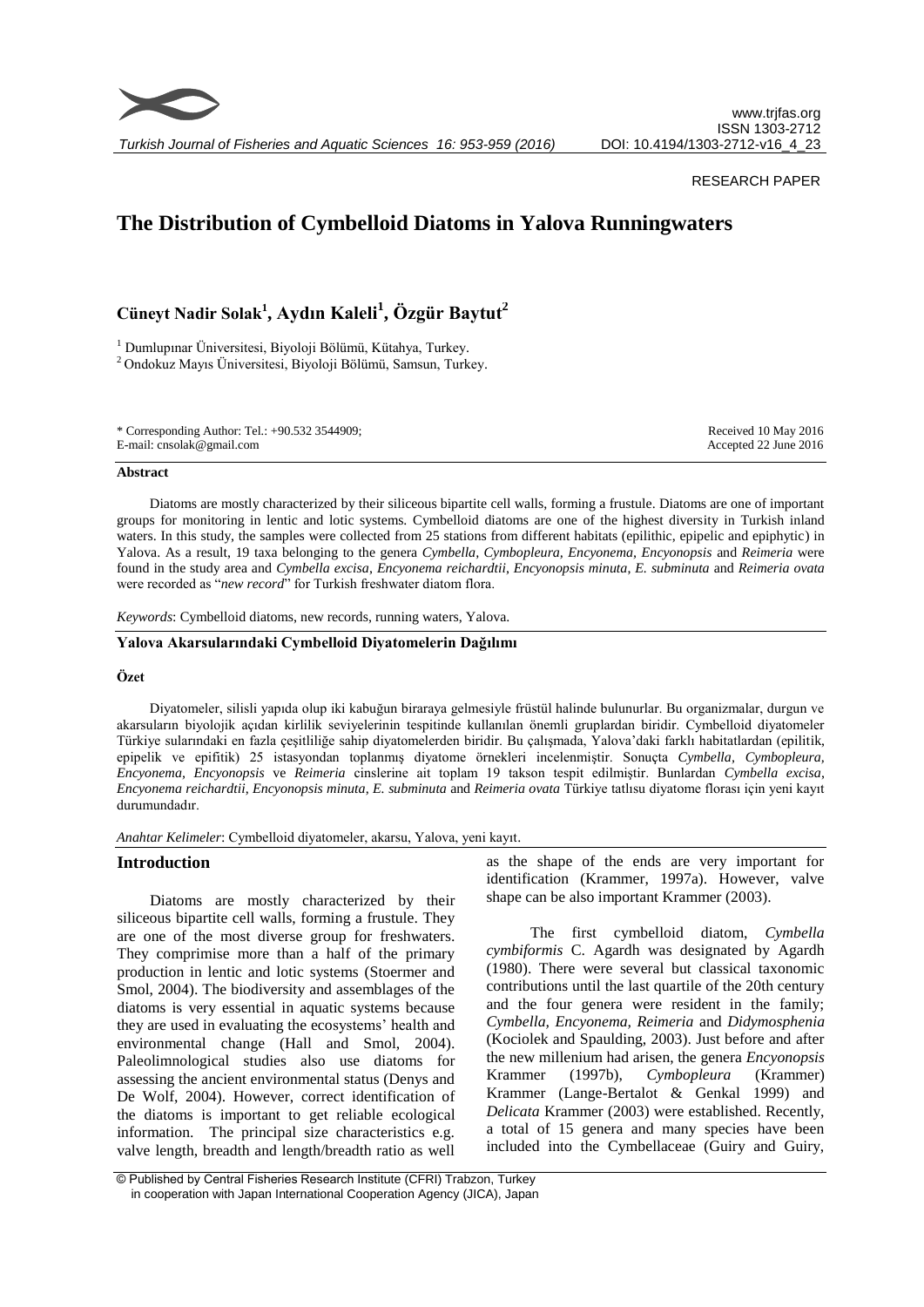2016). There are more than 800 diatom taxa in Turkish inland waters and cymbelloid diatoms are over than 80 of them (at least 10%). The aim of the study was to investigate cymbelloid diatoms in running waters of Yalova.

### **Materials and Methods**

### **Study area**

In this study, totally 25 samples were collected and investigated from the running waters in Yalova: Kocadere, Korudere, Gökçedere, Samanlıdere, Balkandere, Safrandere streams and five mountanous springs (Figure 1). In the study, cymbelloid diatoms were given. However, the results will be separately published by genus level.

### **Sampling**

The samples were collected from epilithic, epiphytic and epipelic habitats from the stations. For this purpose, some samples were collected from submerged stones by brushing for epilithic samples; using pipette aspirator for epipelic samples and using plastic bag for epiphytic samples. Simultaneously, some ecological parameters (dissolves oxygen-DO and conductivity-COND) were measured by Hach HQ40d multiparameter.

The samples were boiled with  $H_2O_2$  and HCl to remove organic matter. After washing several times with distilled water the material was air-dried on cover glasses and mounted in Naphrax. Observations of the diatoms were performed with Nikon Ci Light Microscopes (LM) in Dumlupınar University Advenced Research Center (DPU-ILTEM). The diatoms were identified according to Krammer & Lange-Bertalot (1986) [\[C1\]a](../orjinal/0423-2366%20E_ing/EV.doc#_msocom_1)nd Krammer (2002). The distribution of Turkish flora was done according to Gönülol (2016). Taxonomy of our research along with the data list published for the last century was adopted under a modern classification system (Fourtainer and Kociolek 2011, Guiry and Guiry 2016). The dimensions and distribution of the species were separately indicated for each species. Species and infraspecific taxa are arranged alphabetically in the text and plates.

# **Results**

In this study, totally 25 samples from different streams and springs were investigated in Yalova and 19 taxa belonging to the genera *Cymbella, Cymbopleura, Encyonema, Encyonopsis* and *Reimeria* were found in the study area. As a result, *Cymbella excisa*, *Encyonema reichardtii*, *Encyonopsis minuta*, *E. subminuta* and *Reimeria ovata* were found as new record for Turkish freshwater diatom flora.

# *Cymbella excisa* **Kützing** Fig. 1-4

Ref. Krammer 2002 p.26-pl.8:1-26; Hofmann *et al*. 2011 p.150-pl.77:23-28; Bąk *et al*. 2012 p.81-pl.54

Dimension. Valve 21.26-22.05 µm length and 7.29-7.68 um breadth, 12-13 striae in 10 um.

Distribution in Yalova running waters: Rare species. It was found only in Samanlı stream.

Distribution in Turkey: NEW RECORD



**Figure 1.** Distribution of investigated localities (1-Kocadere-1, 2-Kocadere-2, 3-Kocadere-3, 4-Korudere-1, 5-Korudere-2, 6-Korudere-3, 7-Korudere-4, 8-Gökçedere-1, 9-Gökçedere-3, 10-Samanlıdere-2, 11-Samanlıdere-3, 12-Mountanous spring-1, 13-Mountanous spring-2, 14-Havuzdere-1, 15-Havuzdere-2, 16-Samanlıdere-1, 17-Mountanous spring-3, 18- Mountanous spring-4, 19-Mountanous spring-5, 20-Gökçedere-2, 21-Samanlıdere-4, 22-Samanlıdere-5, 23-Safrandere-1, 24-Balkandere, 25-Safrandere-2).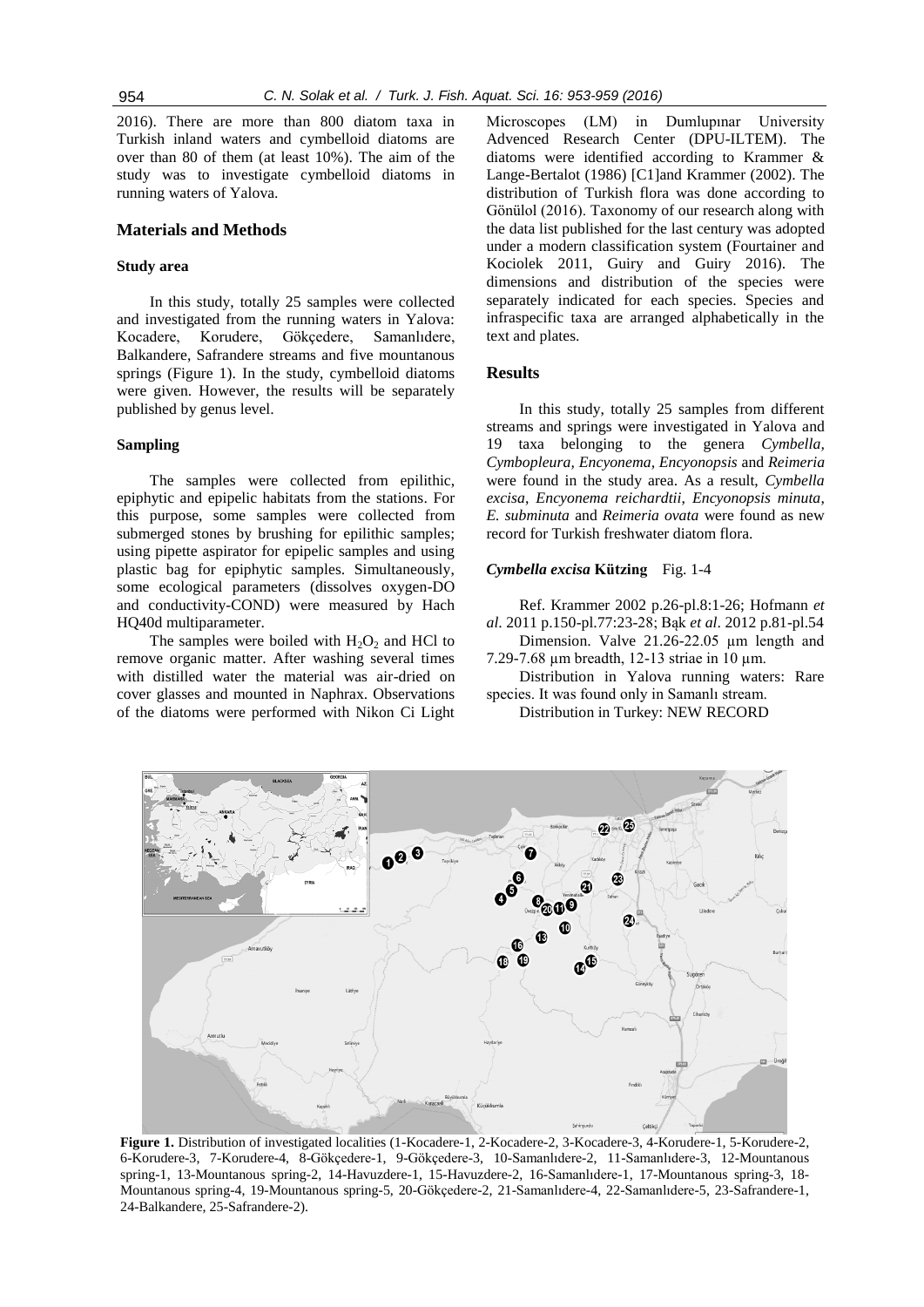### *Cymbella lanceolata* **(C.Agardh) C.Agardh** Fig. 5

Basionym. *Frustulia lanceolata* C.Agardh

Ref. Krammer 2002 p.125-pl.144: 1-3, 146:1-4, 148; Hofmann *et al*. 2011 p.153-pl.82:3-5; Bąk *et al*. 2012 p.83-pl.57

Dimension. Valve 145.00 µm length and 26.35 µm breadth, 9 striae in 10 µm.

Distribution in Yalova running waters: Rare species. It was found only in Korudere stream.

Distribution in Turkey: Common species in Turkish inland waters (Gönülol 2016).

### *Cymbella tumida* (Brébisson) Van Heurck Fig. 6-9

Basionym. *Cocconema tumidum* Brébisson

Ref. Krammer 2002 p.141-pl.162:1-8, 163:1-6, 164:1-8; Hofmann *et al*. 2011 p.157-pl.81:5-6; Bąk *et al*. 2012 p.85-pl.56

Dimension. Valve 36.16-71.36 µm length and 13.90-18.14 µm breadth, 11-14 striae in 10 µm.

Distribution in Yalova running waters: Common species in Gökçedere & Korudere streams.

Distribution in Turkey: Common species in Turkish inland waters (Gönülol 2016).

# *Cymbopleura amphicephala* **(Naegeli) Krammer** Fig. 10, 11

Basionym. *Cymbella amphicephala* Naegeli Ref. Bąk *et al*. 2012 p.87-pl.60

Dimension. Valve 20.04-20.26 µm length and 8.21-8.29 µm breadth, 14 striae in 10 µm.

Distribution in Yalova running waters: Rare species. It occured in a mountainous spring (YL-19).

Distribution in Turkey: Common species in Turkish inland waters (Gönülol 2016).

# *Cymbopleura* **cf.** *lange-bertalotii* **Krammer** Fig. 12, 13

Ref. Krammer 2003 p.75-pl.99:1-4

Dimension. Valve 21.45-21.55 µm length and 9.49-10.32 µm breadth, 14-15 [\[C2\]s](../orjinal/0423-2366%20E_ing/EV.doc#_msocom_2)triae in 10 µm.

Distribution in Yalova running waters: Rare species. It occured in a mountainous spring (YL-12).

### *Encyonema auerswaldii* **Rabenhorst** Fig. 14-17

Ref. Krammer 1997a p.117-pl.65:1-8, 66:1-6

Dimension. Valve 25.84-33.22 µm length and 10.40-12.11 µm breadth, 10.11 striae in 10 µm.

Distribution in Yalova running waters: It was commonly found in Korudere & Safrandere streams.

Distribution in Turkey: Common species in Turkish inland waters (Gönülol 2016).

# *Encyonema minutum* **(Hilse) D.G.Mann** Fig. 18

Basionym. *Cymbella minuta* Hilse Ref. Krammer 1997a p.53-pl.25:1-19; Hofmann *et al*. 2011 p.188-pl.87:33-40; Bąk *et al*. 2012 p.111-



**Figure 2.** 1-4 - *Cymbella excisa* Kützing; 5 - *Cymbella lanceolata* (C.Agardh) C.Agardh; 6-9 - *Cymbella tumida* (Brébisson) Van Heurck; 10, 11 - *Cymbopleura amphicephala* (Naegeli) Krammer; 12, 13 - *Cymbopleura* cf. *langebertalotii* Krammer. Scale bar: 10 µm ("b" bar for only *C. lanceolata*).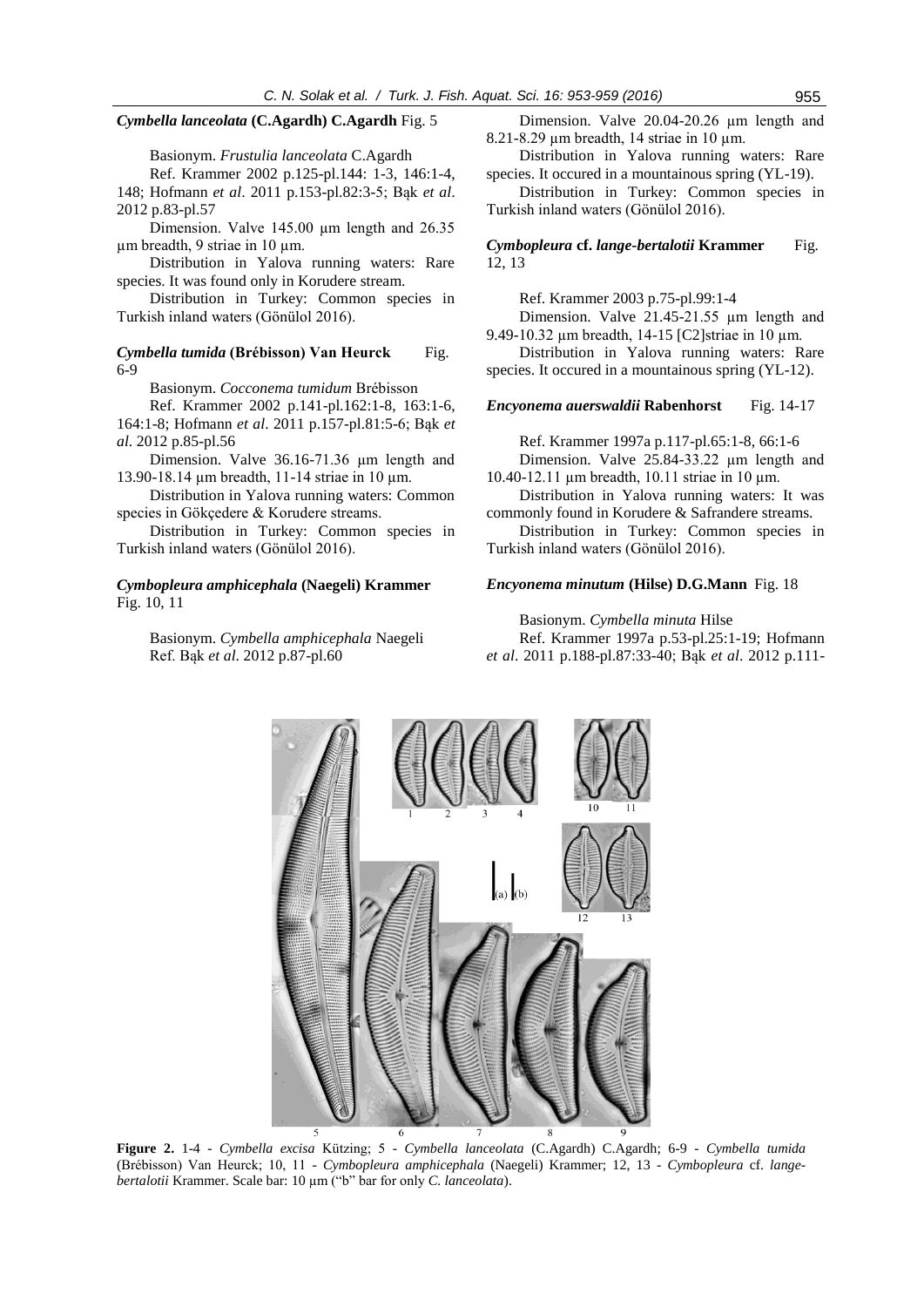pl.61

Dimension. Valve 14.31  $\mu$ m length and 5.05  $\mu$ m breadth, 16 striae in 10 µm.

Distribution in Yalova running waters: Rare species. It occured in Samanlıdere stream.

Distribution in Turkey: Common species in Turkish inland waters (Gönülol 2016).

# *Encyonema prostratum* **(Berkeley) Kützing** Fig. 19-22

Basionym. *Monema prostratum* Berkeley

Ref. Krammer 1997b p.38-pl.115:1-3, 116:1-6, 117:1-6, 118:1-6, 119:1-6; Hofmann *et al*. 2011 p.190-pl.86:1-4; Bąk *et al*. 2012 p.113-pl.60

Dimension. Valve 44.42-63.50 um length and 18.53-21.02 µm breadth, 9-11 striae in 10 µm.

Distribution in Yalova running waters: It was commonly found in Korudere stream.

Distribution in Turkey: Common species in Turkish inland waters (Gönülol 2016).

### *Encyonema reichardtii* **(Krammer) D.G.Mann** Fig. 23

Basionym. *Cymbella reichardtii* Krammer

Ref. Krammer 1997b p.9-pl.103:1-24; Hofmann *et al*. 2011 p.191-pl.87:23-29; Bąk *et al*. 2012 p.113 pl.61

Dimension. Valve 11.60  $\mu$ m length and 3.77  $\mu$ m breadth, 22 striae in 10 um.

Distribution in Yalova running waters: Rare species. It was found only in Samanlıdere stream.

Distribution in Turkey: NEW RECORDS.

*Encyonema silesiacum* **(Beisch) D.G.Mann** Fig. 24, 25

Basionym. *Cymbella silesiaca* Bleisch

Ref. Krammer 1997a p.72-pl.4:1-18; Hofmann *et al*. 2011 p.192-pl.87:11-17; Bąk *et al*. 2012 p.114 pl.61

Dimension. Valve 28.47-46.33 µm length and 9.04-11.07 µm breadth, 12-14 striae in 10 µm.

Distribution in Yalova running waters: Rare species. It was found only in Samanlıdere stream.

Distribution in Turkey: Common species in Turkish inland waters (Gönülol 2016).

# *Encyonema ventricosum* **(C.Agardh) Grunow** Fig. 26

Basionym. *Frustulia ventricosa* C.Agardh

Ref. Krammer 1997a p.98-pl.6:5-17; Hofmann *et al*. 2011 p.192-pl.87:18-22; Bąk *et al*. 2012 p.114 pl.61

Dimension. Valve 16.65 µm length and 6.25 µm breadth, 13 striae in 10 um.

Distribution in Yalova running waters: Rare species. It occured in a mountainous spring (YL-13).

Distribution in Turkey: Rare species in Turkish inland waters. It was found in Mogan Lake (Demir *et al*. 2014), Kovada Lake (Morkoyunlu & Ertan 2014), Birecik & Karkamış reservoirs (Morkoyunlu *et al*. 2015).



**Figure 3.** 14-17 - *Encyonema auerswaldii* Rabenhorst; 18 - *Encyonema minutum* (Hilse) D.G.Mann; 19-22 - *Encyonema prostratum* (Berkeley) Kützing; 23 - *Encyonema reichardtii* (Krammer) D.G.Mann; 24, 25 - *Encyonema silesiacum* (Beisch) D.G.Mann; 26 - *Encyonema ventricosum* (C.Agardh) Grunow. Scale bar: 10 µm.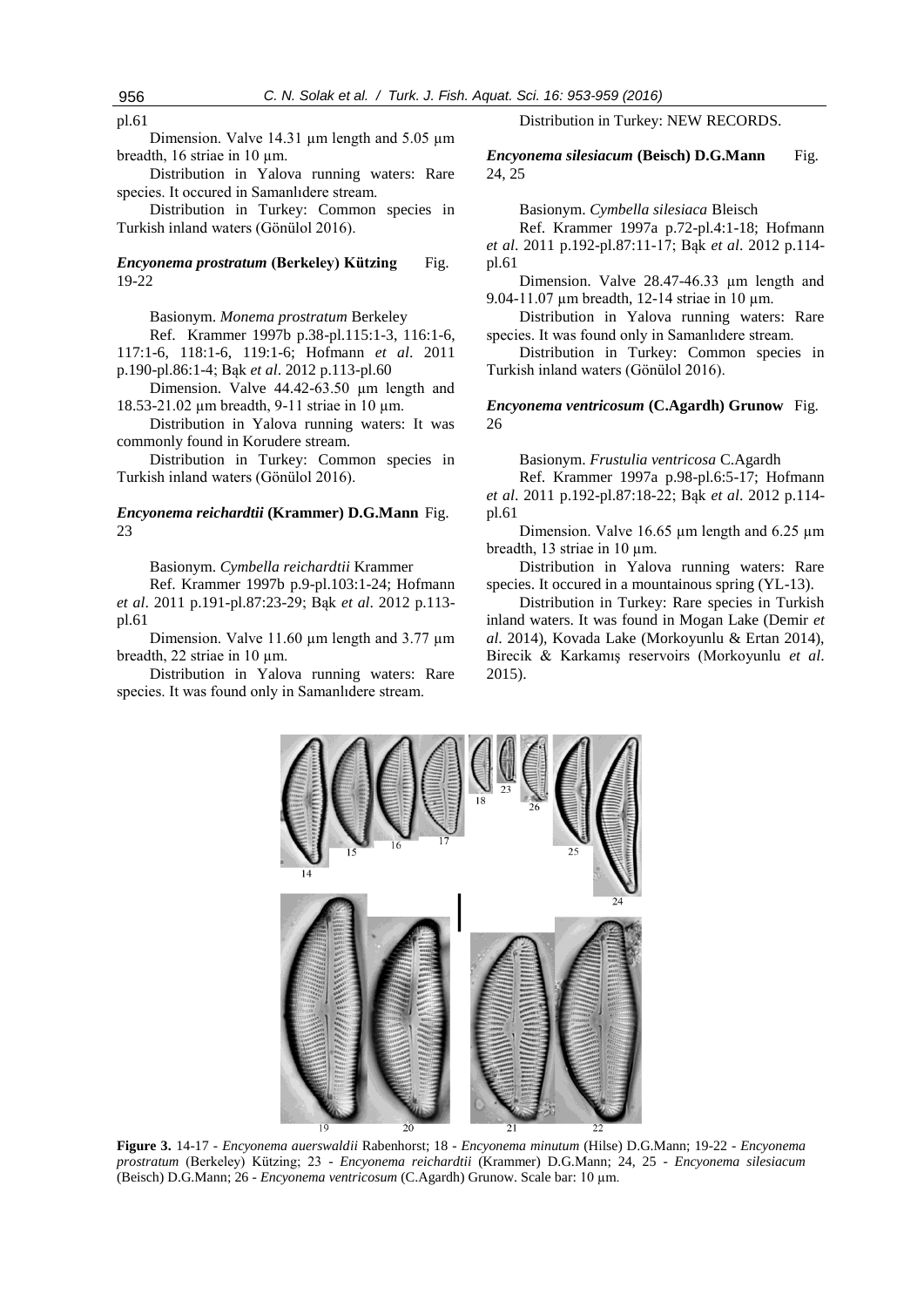*Encyonopsis microcephala* **(Grunow) Krammer** Fig. 27-30

Basionym. *Cymbella microcephala* Grunow

Ref. Krammer 1997b p.91-pl.143: 1, 4, 5, 8-26; Hofmann *et al*. 2011 p.197-pl.89:35-39; Bąk *et al*. 2012 p.117-pl.61;

Dimension. Valve 12.47-14.76 µm length and 3.50-3.88 µm breadth, 23-24 striae in 10 µm.

Distribution in Yalova running waters: Rare species. It was found only in Samanlıdere stream.

Distribution in Turkey: Common species in Turkish inland waters (Gönülol 2016).

*Encyonopsis minuta* **Krammer & Reichardt** Fig. 31-34

Ref. Krammer 1997b p.95-pl.143a: 1-29; Hofmann *et al*. 2011 p.198-pl.89:25-34

Dimension. Valve 10.55-14.46 µm length and 3.48-3.70 µm breadth, 23-25 striae in 10 µm.

Distribution in Yalova running waters: Common species. It was found only in Samanlıdere and Balkandere streams & mountanous springs (YL-17, YL-18).

Distribution in Turkey: NEW RECORD.

*Encyonopsis* **cf.** *minuta* **Krammer & Reichardt**Fig. 35-37

Ref. Krammer 1997b p.95-pl.143a: 1-29; Hofmann *et al*. 2011 p.198-pl.89:25-34

Dimension. Valve 9.60-11.47 µm length and 3.56-3.7[3\[C3\]](../orjinal/0423-2366%20E_ing/EV.doc#_msocom_3) µm breadth, 22-24 striae in 10 µm.

Distribution in Yalova running waters: Rare species. It was found only in Samanlıdere stream.

### *Encyonopsis subminuta* **Krammer & Reichardt** Fig. 38-40

Ref. Krammer 1997b p.96-pl.144: 1-11, 16, 17; Hofmann *et al*. 2011 p.198-pl.89:17-21

Dimension. Valve 16.80-17.82 µm length and 3.80-4.26 µm breadth, 24-27 striae in 10 µm.

Distribution in Yalova running waters: Rare species. It was found only in Korudere and Gökçedere streams.

Distribution in Turkey: NEW RECORD.

*Reimeria ovata* (Hustedt) Levkov & Ector Fig. 45, 46

Basionym. *Cymbella sinuata* var. *ovata* Hustedt Ref. Levkov & Ector 2010 p.479-figs.14-20 Dimension. Valve 19.55-23.39 µm length and

6.03-6.55 µm breadth, 8-9 striae in 10 µm.

Distribution in Yalova running waters: Rare species. It was found only in Korudere stream.

Distribution in Turkey: NEW RECORD.

*Reimeria sinuata* **(Gregory) Kociolek & Stoermer** Fig. 43, 44

Basionym. *Cymbella sinuata* Gregory

Ref. Hofmann *et al*. 2011 p.526-pl.89:50-61; Bąk *et al*. 2012 p.297-pl.62

Dimension. Valve 13.90-20.57 µm length and 4.33-5.16 µm breadth, 12.0-13.5 striae in 10 µm.

Distribution in Yalova running waters: Rare species. It was founf only in Korudere stream.

Distribution in Turkey: Common species in Turkish inland waters (Gönülol 2016).

*Reimeria uniseriata* **Sala, Guerrero & Ferrario** Fig. 41, 42

Ref. Bąk *et al*. 2012 p.297-pl.62

Dimension. Valve 21.51-26.89 µm length and 5.65-7.01 µm breadth, 9-10 striae in 10 µm.



**Figure 4.** 27-30 - *Encyonopsis microcephala* (Grunow) Krammer; 31-34 - *Encyonopsis minuta* Krammer & Reichardt; 35- 37 - *Encyonopsis* cf. *minuta* Krammer & Reichardt; 38-40 - *Encyonopsis subminuta* Krammer & Reichardt; 41, 42 - *Reimeria uniseriata* Sala, Guerrero & Ferrario 43, 44 - *Reimeria sinuata* (Gregory) Kociolek & Stoermer; 45, 46 - *Reimeria ovata* Levkov. Scale bar: 10 µm.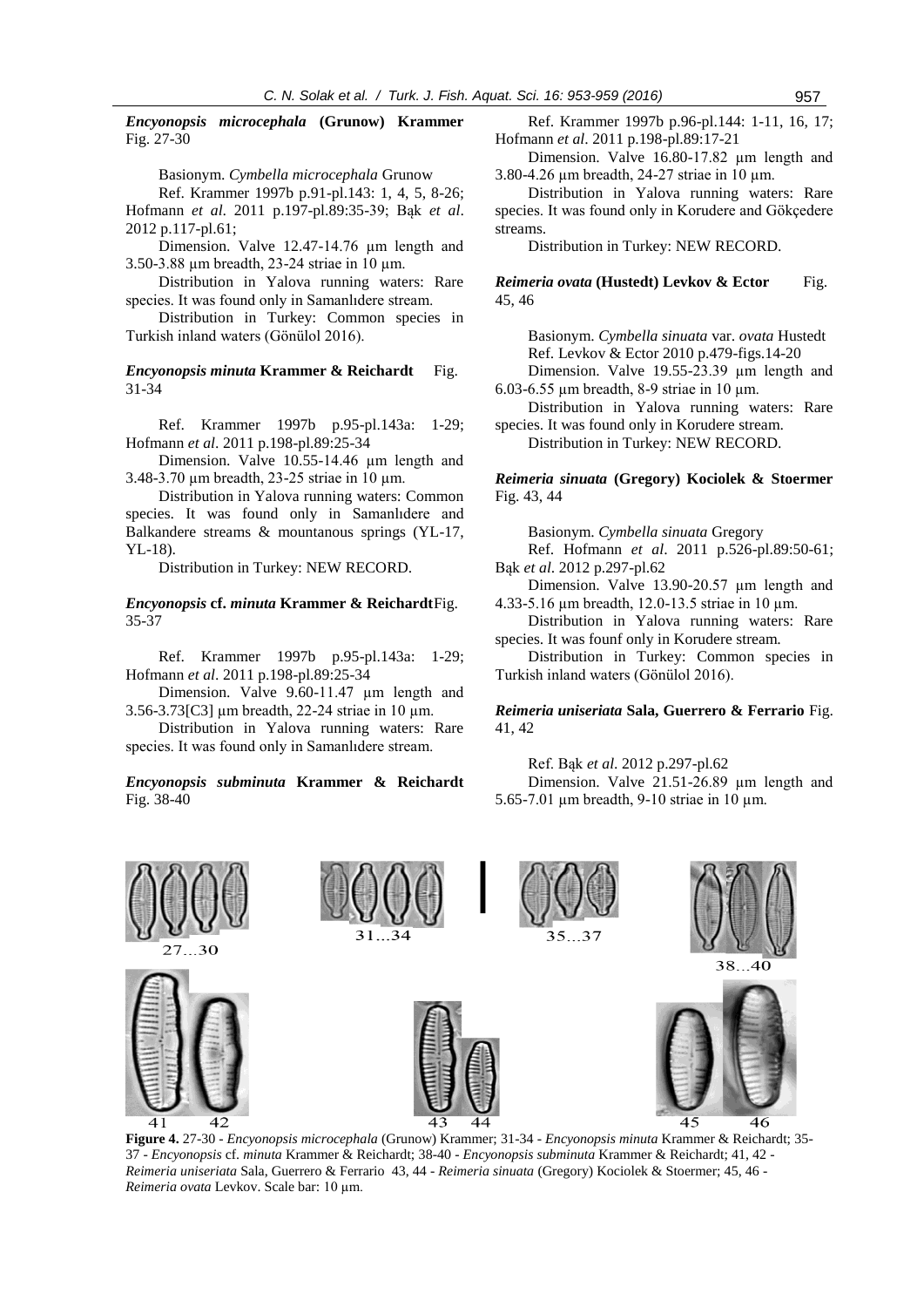Distribution in Yalova running waters: Rare species. It was founf only in Korudere stream.

Distribution in Turkey: Rare species in Turkish inland waters. It was found only in Felent stream (Solak *et al*. 2012b).

# **Discussion**

Regarding to existence of the species in Turkish inland waters, *Cymbella lanceolata, C. tumida, Cymbopleura amphicephala, Encyonema auerswaldii, E. minutum, E. prostratum, E. silesiacum* and *Encyonopsis microcephala* were "common species" while, *Encyonema ventricosum* and *Reimeria uniseriata* were "rare species" in the waters (Solak *et al*. 2012b, Gönülol 2016).

Considering the distribution of the species in this study, *Cymbella excisa, Encyonema minutum, E. reichardtii, E. silesiacum, Encyonopsis microcephala* and *Encyonopsis* cf. *minuta* were found only in Samanlıdere stream while, *Cymbella lanceolata, Encyonema prostratum, Encyonopsis subminuta, Reimeria ovata, R. sinuata* and *R. uniseriata* were in Korudere stream. In Turkish freshwater diatom flora, cymbelloid diatoms are one of the biggest group. Interestingly, the diversity of the group was not high number while, six species were reported first time for Turkey: *Cymbella excisa*, *Cymbopleura* cf. *langebertalotii*, *Encyonema reichardtii*, *Encyonopsis minuta*, *E. subminuta* and *Reimeria ovata*. *C. excisa* is cosmopolitan, abundant in mountains and occurs in moderately electrolyte content [\(\[C4\]K](../orjinal/0423-2366%20E_ing/EV.doc#_msocom_4)rammer 2002; Bey & Ector 2013). The species was found in Samanlıdere stream (DO: 8.93 mg/L, COND: 240). *E. minuta* is pollution-sensitive species, occurs in alkaline waters and *E. subminuta* is probably cosmopolitan species of calcareous environments at

pH close to neutral, poor in organic matter and to moderately impacted by nutrients (Bey & Ector 2013) and the species was also recorded newly for diatom flora of Serbia (Vidaković *et al*. 2016). *R. ovata* occurs rarely in oligotrophic cold water (Levkov & Ector 2010). *E. reichardtii* is calcareous and predominantly meso- to eutrophic species (Hofmann *et al*. 2011). *E. subminuta* and *R. ovata* were found in Korudere stream (DO: 7.71 mg/L, COND: 193 µS/cm<sup>2</sup> ) while, *E. minuta* were found in Samanlıdere stream (DO: 10.01 mg/L, COND:  $167 \mu\text{S/cm}^2$ ). Also, *E. reichardtii* was rarely found in Samanlıdere stream. For *Cymbopleura cf. lange-bertalotii*, the species was found only in a mountainous spring (YL-12). The species is close to *C. lange-bertalotii.* However, the axial area is different and also, stria number is more than *C. lange-bertalotii* (9-11 in Krammer 2003). *Encyonopsis* cf. *minuta* was found only in Samanlıdere stream. Outline of the species is different than *E. minuta* (Table 1).

The diversity of diatoms in Turkey is relatively low compared to the world record and there are several reasons why the taxa have not been recorded in Turkey. Some species are probably confused to the morphologically similar taxa. So, the samples would be investigated attentionally. Another reason is that the results should be supported by plates which involved figures of identified species to check correct identification.

#### **Acknowledgement**

The authors thank to Prof. Dr. Zlatko LEVKOV for identification of *Reimeria ovata* (Hustedt) Levkov & Ector. This study was supported by Dumlupınar University Advenced Research Center (DPU-İLTEM)

**Table 1.** The distribution of the diatom taxa in Yalova watercourses (Balkandere, Havuzdere, Gökçedere, Kocadere, Korudere, Safrandere, Samanlıdere and mountanous springs)

|                                  |                             |               | <b>Current Study</b>                                       |
|----------------------------------|-----------------------------|---------------|------------------------------------------------------------|
|                                  | in Turkey<br>(Gönülol 2016) | <b>Status</b> | Watercourses in Yalova                                     |
| Cymbella excisa                  | New Record                  | Rare          | Samanlidere                                                |
| C. lanceolata                    | Common                      | Rare          | Korudere                                                   |
| C. tumida                        | Common                      | Common        | Gökçedere & Korudere                                       |
| Cymbopleura amphicephala         | Common                      | Rare          | Mountanous spring (YL-19)                                  |
| Cymbopleura cf. lange-bertalotii |                             | Rare          | Mountanous spring (YL-12)                                  |
| Encyonema auerswaldii            | Common                      | Rare          | Korudere & Safrandere                                      |
| E. minutum                       | Common                      | Rare          | Samanlidere                                                |
| E. prostratum                    | Common                      | Rare          | Korudere                                                   |
| E. reichardtii                   | New Record                  | Rare          | Samanlıdere                                                |
| E. silesiacum                    | Common                      | Rare          | Samanlıdere                                                |
| E. ventricosum                   | Rare                        | Rare          | Mountanous spring (YL-13)                                  |
| Encyonopsis microcephala         | Common                      | Rare          | Samanlidere                                                |
| E. minuta                        | New Record                  | Common        | Samanlidere, Balkandere & Mountanous spring (YL-17, YL-18) |
| Encyonopsis cf. minuta           |                             | Rare          | Samanlidere                                                |
| E. subminuta                     | New Record                  | Rare          | Korudere                                                   |
| Reimeria ovata                   | New Record                  | Rare          | Korudere                                                   |
| Reimeria sinuata                 | Common                      | Rare          | Korudere                                                   |